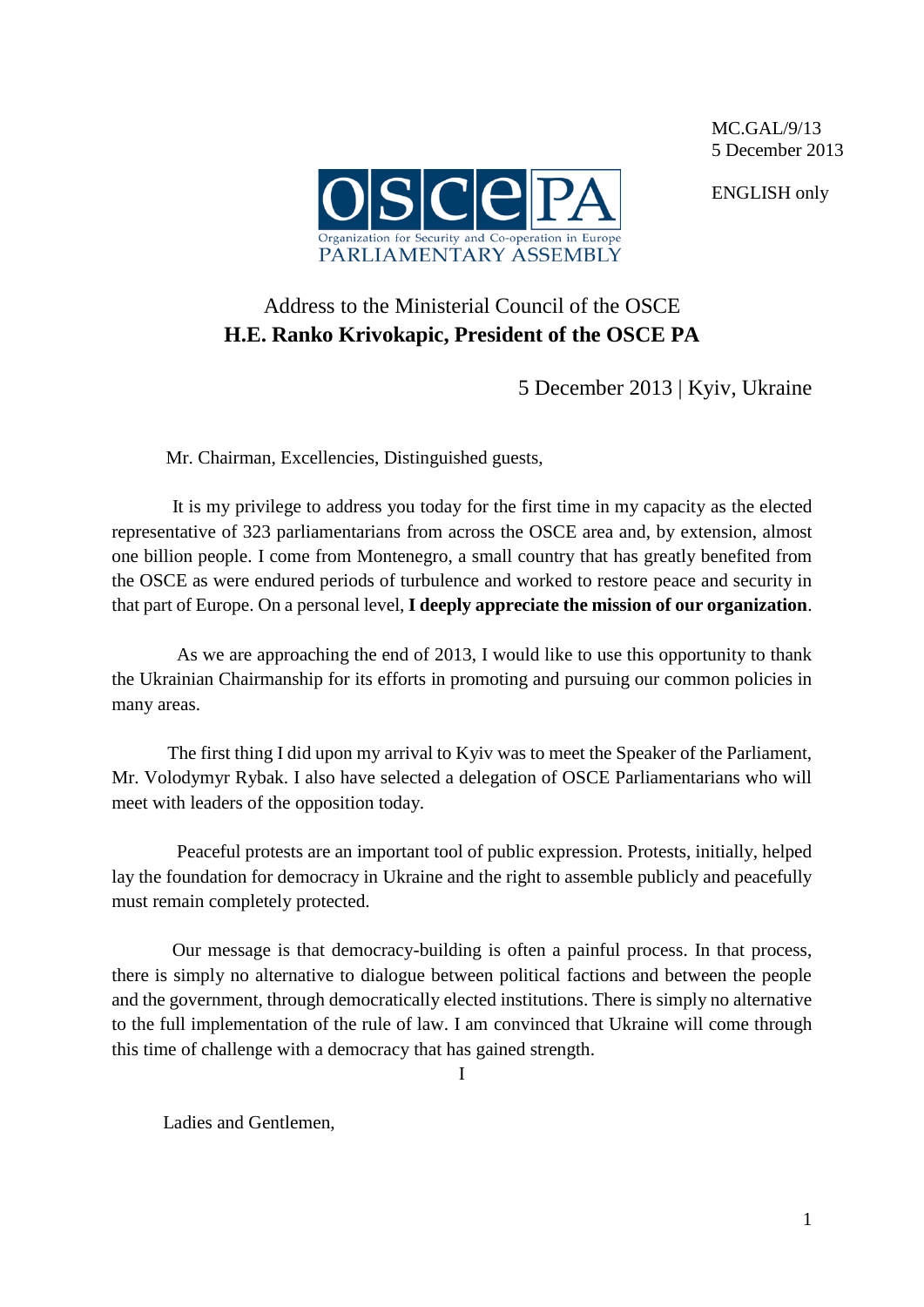Every epoch has its challenges, but even when there are **similarities, each challenge calls for a new answer**. Let's show that, inspired by the Helsinki +40 process, we are capable of charting a noble and creative path **in times of new uncertainty**.

 If we managed to achieve historic progress in 1975, with the Iron Curtain still very much in place, then let us capitalize on the momentum of our history. At that stage we were creating the family. Today we have the family, with developed institutions, instruments, and a legacy of many successes over these 40 years.

 Today's world is not a bipolar, but a polycentric one and therefore more complex and less predictable. Let me be clear: **The OSCE can afford to be static in only one respect: its values**. Those values must remain indisputable, now more than ever, in our rapidly changing world.

II

Distinguished colleagues,

 The nature of our Parliamentary Assembly should be to keep the forest in view and not get lost in the trees by spending too much time on individual issues. We were elected primarily to build the road to a safer future, and not to instantly appeal to the public.

 In the OSCE area, parliaments have significantly strengthened their roles within domestic political systems during the past years. Elected parliamentarians in the OSCE family also need to have a more active role, especially in regard to making senior OSCE appointments and adopting the budget. Just as the OSCE works to strengthen democracy in its member countries, the strengthening of the role of the Parliamentary Assembly is the precondition for the enforcement of democratic processes **within the organization**.

 I am very pleased with the cooperation I have had so far in this respect with Secretary General Mr. Zannier.

 The Parliamentary Assembly continues to provide leadership in election observation and in its cooperation with ODIHR on these matters. I am pleased that cooperation with our partners has been improved in the last 6 months, as we aim to overcome the setbacks we have previously faced in this regard.

 One thing the people expect is the strengthening of the OSCE's signature work -- the work of its field missions. The Parliamentary Assembly's Istanbul Declaration this year called for this body to "adopt full, effective and long-term mandates" for the field missions -- and we hope you will agree that is needed to reinforce the very backbone of what we do.

 Also, during my visit to the United States week I had a very productive and promising meeting with UN Secretary General Ban Ki-moon, during which we discussion